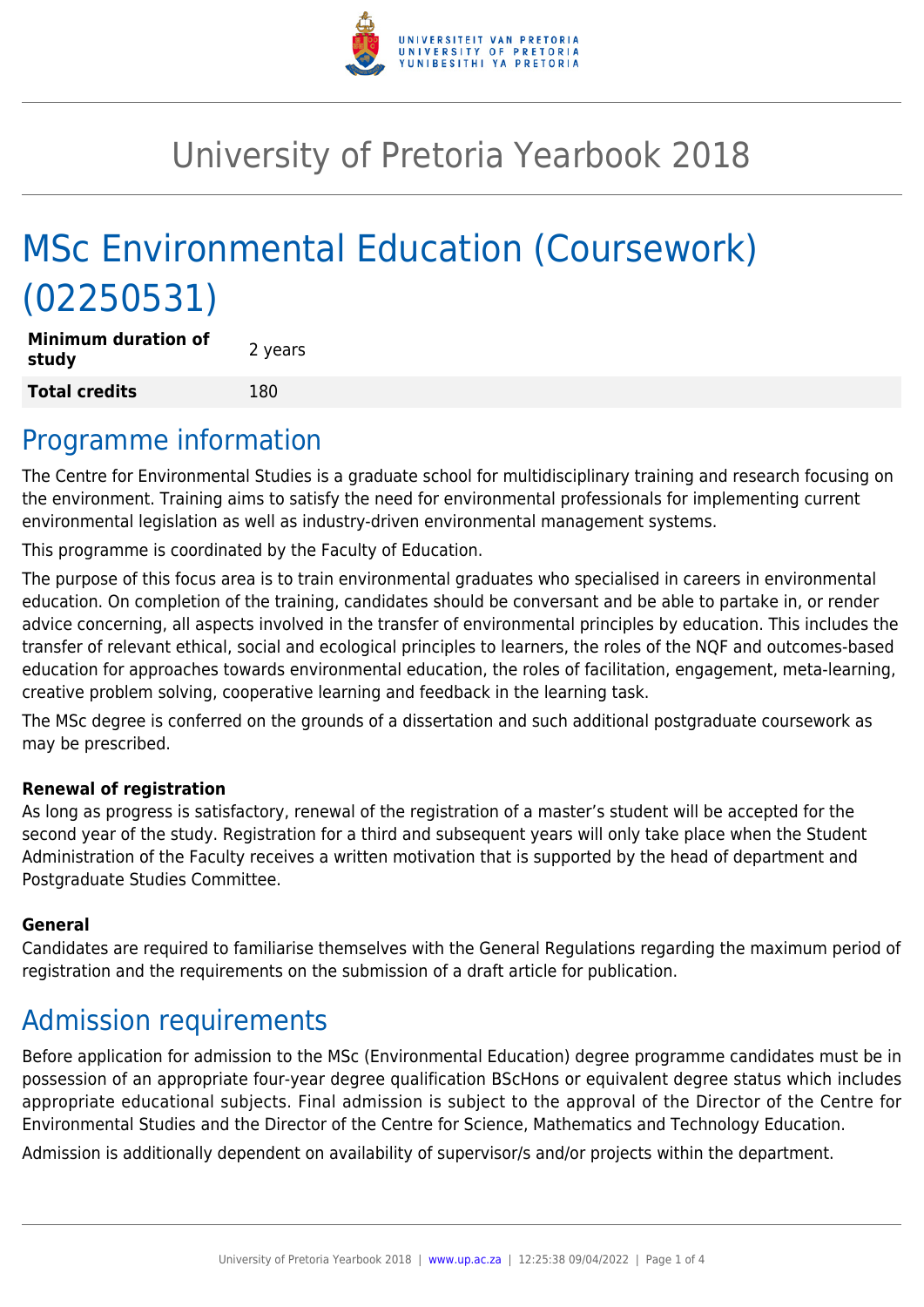

## Additional requirements

Candidates must demonstrate proficiency in the English language up to the level required by either the TOEFL test [\(www.ets.org/toefl\)](http://www.ets.org/toefl) or the IELTS language proficiency test ([www.ielts.org](http://www.ielts.org)).

## Other programme-specific information

At least one additional elective module must be selected in consultation with the Director of the Centre and the Head of the Department Curriculum Studies, Faculty of Education. Choices will be based on the academic background and/or anticipated career of the candidate.

## Promotion to next study year

The progress of all master's candidates is monitored biannually by the supervisor and the postgraduate coordinator. A candidate's study may be terminated if the progress is unsatisfactory or if the candidate is unable to finish his/her studies during the prescribed period.

Subject to exceptions approved by the dean, on recommendation of the head of department, and where applicable, a student may not enter for the master's examination in the same module more than twice.

## Pass with distinction

The MSc degree is conferred with distinction to candidates who obtain a final average mark of at least 75% and a mark of at least 75% for the dissertation/mini-dissertation from each of the members of the examination panel. Where a member of the examination panel awards a mark of less than 75% for the dissertation/mini-dissertation, that member of the examination panel must offer, in writing, support for his/her decision, or indicate in writing that he/she supports the examination committee's decision to confer the degree with distinction.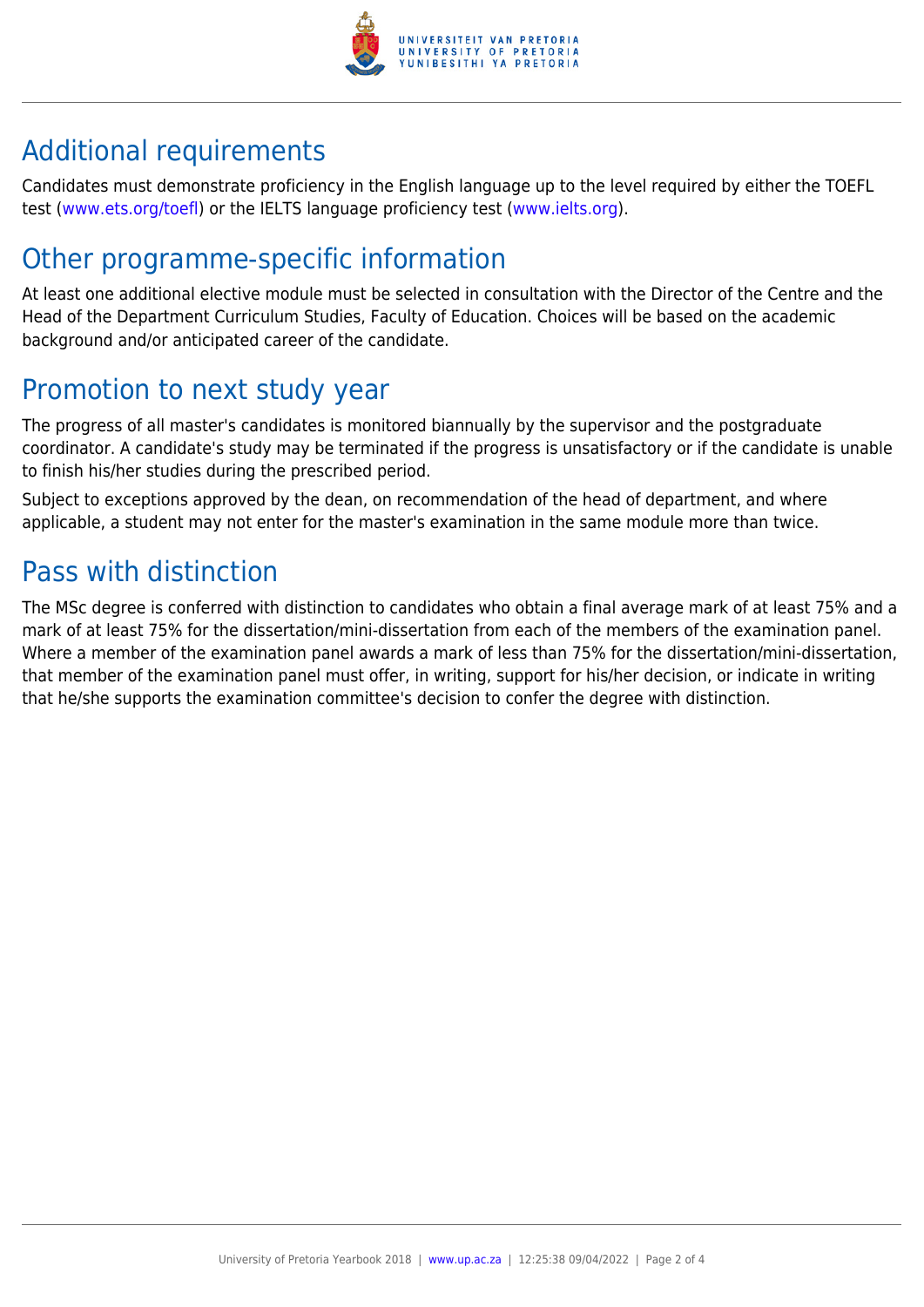

### Curriculum: Year 1

#### **Minimum credits: 180**

#### **Core modules**

[Environmental paradigms 810](https://www.up.ac.za/faculty-of-education/yearbooks/2018/modules/view/ENV 810) (ENV 810) - Credits: 15.00 [Environmental law 816](https://www.up.ac.za/faculty-of-education/yearbooks/2018/modules/view/ENV 816) (ENV 816) - Credits: 15.00 [Mini-dissertation 891](https://www.up.ac.za/faculty-of-education/yearbooks/2018/modules/view/ENV 891) (ENV 891) - Credits: 90.00 [Research methods in science education 881](https://www.up.ac.za/faculty-of-education/yearbooks/2018/modules/view/SCE 881) (SCE 881) - Credits: 15.00